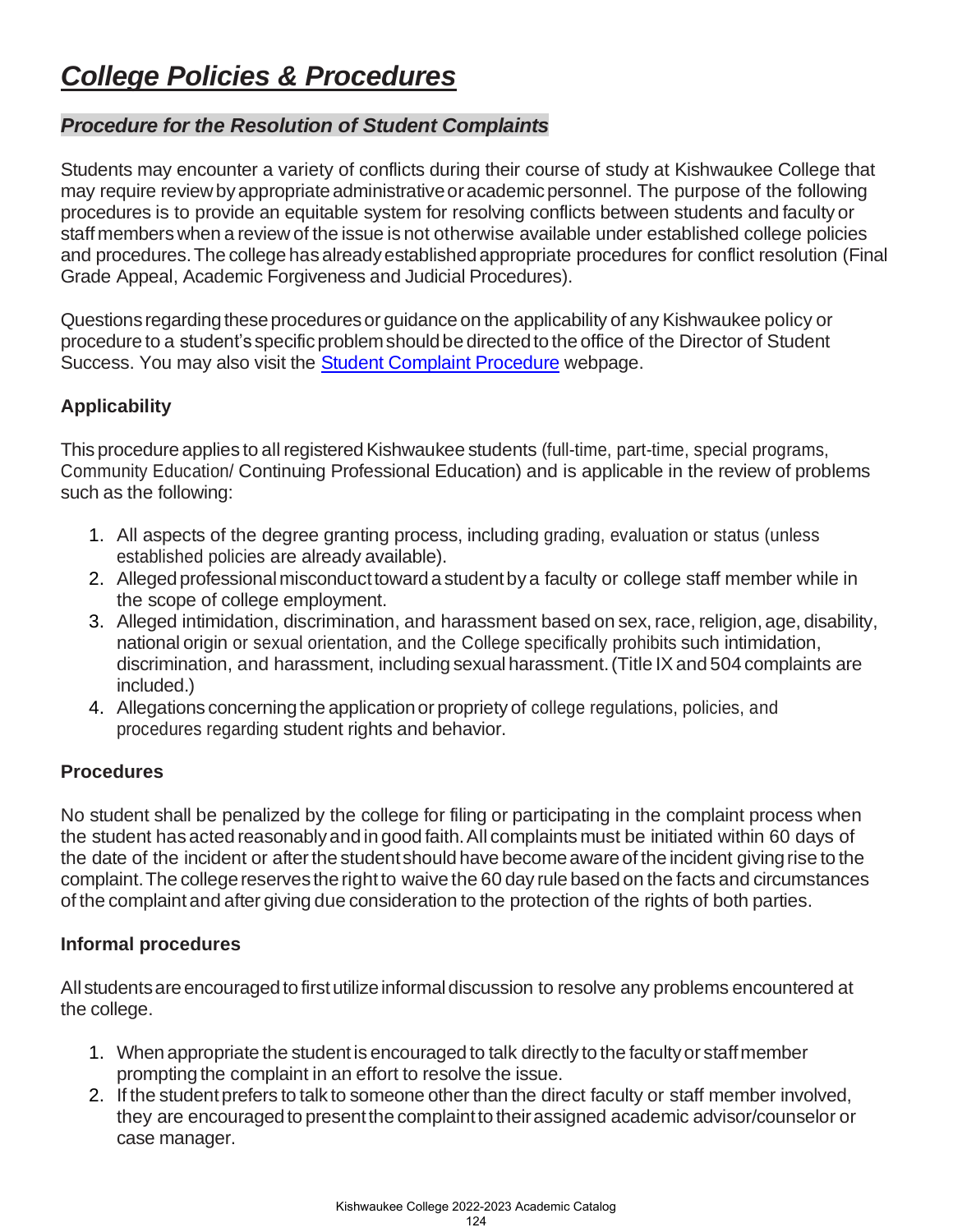To complete the informal complaint form and make an appointmentwith the assigned academic advisor stop by the Student Services office in C2100 or contact the office at 815-825-9375 for more information.

Each student, faculty member, administrative and staff member has an obligation to resolve problems fairly and informally through discussion between the aggrieved student(s) and the specific college person immediately involved with the problem. Although students are strongly encouraged to use informal discussion for problem solution, it is not a requirement for the filing of a formal complaint.

## **Formal Procedures**

Students should always first attempt to resolve issues through an informalprocess with the facultyor staff person. If a student is unable to resolve the issue informally they can choose to file a formal complaint.

- 1. Student must first consult with the Director of Student Success before filing a written complaint.
	- a. Where a previously established grievance procedure alreadyexists the Director willrefer the complaint to the appropriate process.
	- b. In cases of alleged illegal discrimination based on race, gender, religion, age, marital status, creed, or disability, the Director will contact the Vice President of Student Services prior to advising the student about a course of action.
- 2. After consultation with the Director of Student Success, the student may submit to the Director a written statement of the problem in order to continue the formal resolution process.
	- a. The written statement must be signed and dated and must clearly state the nature and basis of the alleged offense, the name(s) of the person(s) committing the alleged offense, the specifics of the incident(s) in question and the names of any known witnesses.
	- b. The Director will submit the complaint to the immediate supervisor who will conduct an extension for additional review may be granted by agreement of the Director.
- 3. If the student feels that the decision of the immediate supervisorisarbitraryor capriciousorif he/shehasnew evidence to present, he/she may appeal the decision in writing to the next level of supervision or an individual designated by the Director of Student Success within 10 days of the decision.
	- a. Acopyof the appeal mustbe submitted to the Director.
	- b. Upon appropriate review, the appellate determination must be communicated in writing to all parties involved within 30 days of the date of the appeal.
- 4. The decisions of the Director of Student Success or appointed designee regarding review and appeal shall be final.

As appropriate, the Director of Student Success may designate different persons to review cases or may consolidate complaints when such action is consistent with administrative efficiency and a fair resolution of the problem. In cases where the complaint itself is frivolous, harassing in nature, or not specific, the Director may refuse to process the complaint. Written notification will be provided.

## *Threat Assessment*

Kishwaukee College is committed to maintaining a safe campus environment for all members of the college community. The Threat Assessment Team supports the campus security plan by responding to reports of students or employees displaying signs of behavioral or emotional distress that may indicate a possible threat to the college. The team will meet on a regular basis to assess referrals, determine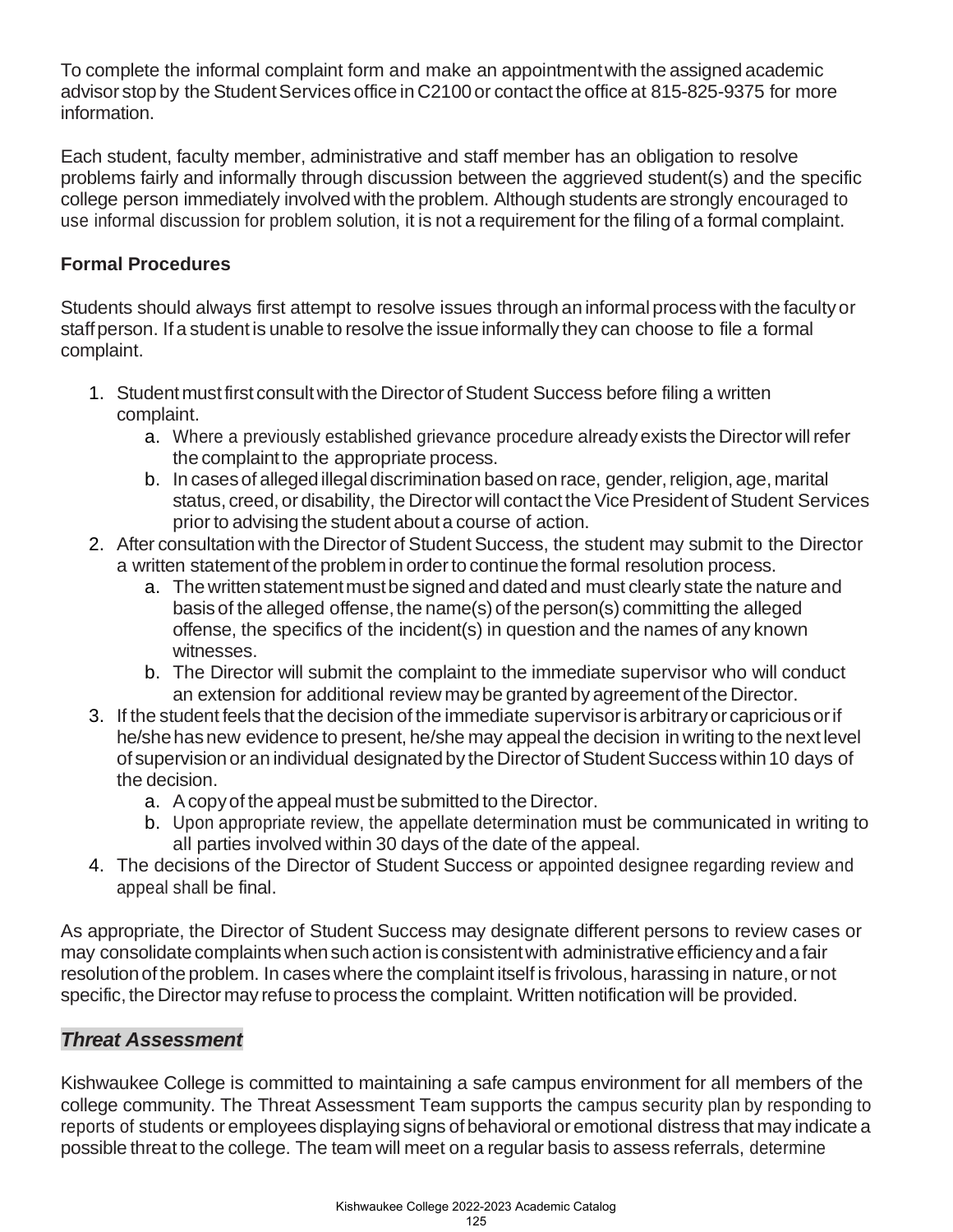appropriate intervention strategies, and effectively respond to incidents of concern.

## *Team Members:*

Vice President Student Services, DeKalb County Sheriff Dept., Director of Student Success, College Counselor, Disability Services, and Director of Campus Safety & Security.

Based on individual cases the Threat Assessment Team will include additional team members consisting of faculty or staff who are connected to the incident being reviewed, specialized treatment providers when needed and the HR department in situations dealing with college employees. You may visit the [Threat Assessment Team](https://kish.edu/student-life/safety/threat-assessment-team.php) webpage for more information.

## *Firearms and Weapons Policy*

To ensure a safe environment for employees, students, visitors and those conducting business on campus, Kishwaukee College ("College") is a weapons and firearms free campus. Exceptas provided for in this Policy, weapons and firearms of any kind are prohibited on College property, with certain exceptions described below, at College-sponsored or College-relatedevents,andin anymotor vehicle ownedby the College.

"Weapons" includes but is not limited to firearms (including any gun, rifle, shotgun, pistol, BB or pellet gun, any firearm or device operated by gas or compressed air), knives (3"in lengthor longerincludingany bowie knife, spring blade knife, dagger, switchblade knife), explosives, chemical or biological weapons, slingshot, metal knuckles, blackjack, and objects which by use, design or definition may be used to inflict injury upon a person, and any object if used, attempted to be used, or threatened to be used to cause bodily harm. "Weapons"does not include mace or pepper spray type products designed and carried solely for the purpose of self-protection.

The term"firearm"is defined as a loaded or unloaded handgun. The term "handgun" has the same definition as in Section 5 of the Illinois Firearm Concealed Carry Act, 430 ILCS 66/5.

As authorized by Section 65 (a)(15) of the Illinois Firearm Concealed Carry Act, 430 ILCS 66/65 (a)(15), firearms are not allowed on any property owned, leased or controlled by the College. Property owned, leased or controlled by the College includes any vehicle, building, classroom, laboratory, medical clinic, hospital, artistic venue, or entertainment venue whether owned, leased or operated by the College, and includes all satellite campuses of the College.ThisPolicy also applies to all College-related organization property whether leased or owned by the College and all College officially recognized organization property whether leased or owned by the College.

The possession of a valid firearms permit or concealed carry permit does not exempt students, employees, visitors or those conducting business on campus from the provisions of this policy.

Certain College parking areas may be designated as restricted areas where weapons and firearms are not permitted. A weapon or firearm may be transported within a vehicle into an unrestricted parking areaif the weapon or firearm and its ammunition remain locked in a case and out of plain view within the parked vehicle.

"Case"is defined as a glove compartment or console thatcompletelyencases the weaponor firearm and its ammunition, the trunk of the vehicle, or a weapon or firearm carrying box. The weapon or firearm may only be removed for the limited purpose of storage or retrieval from within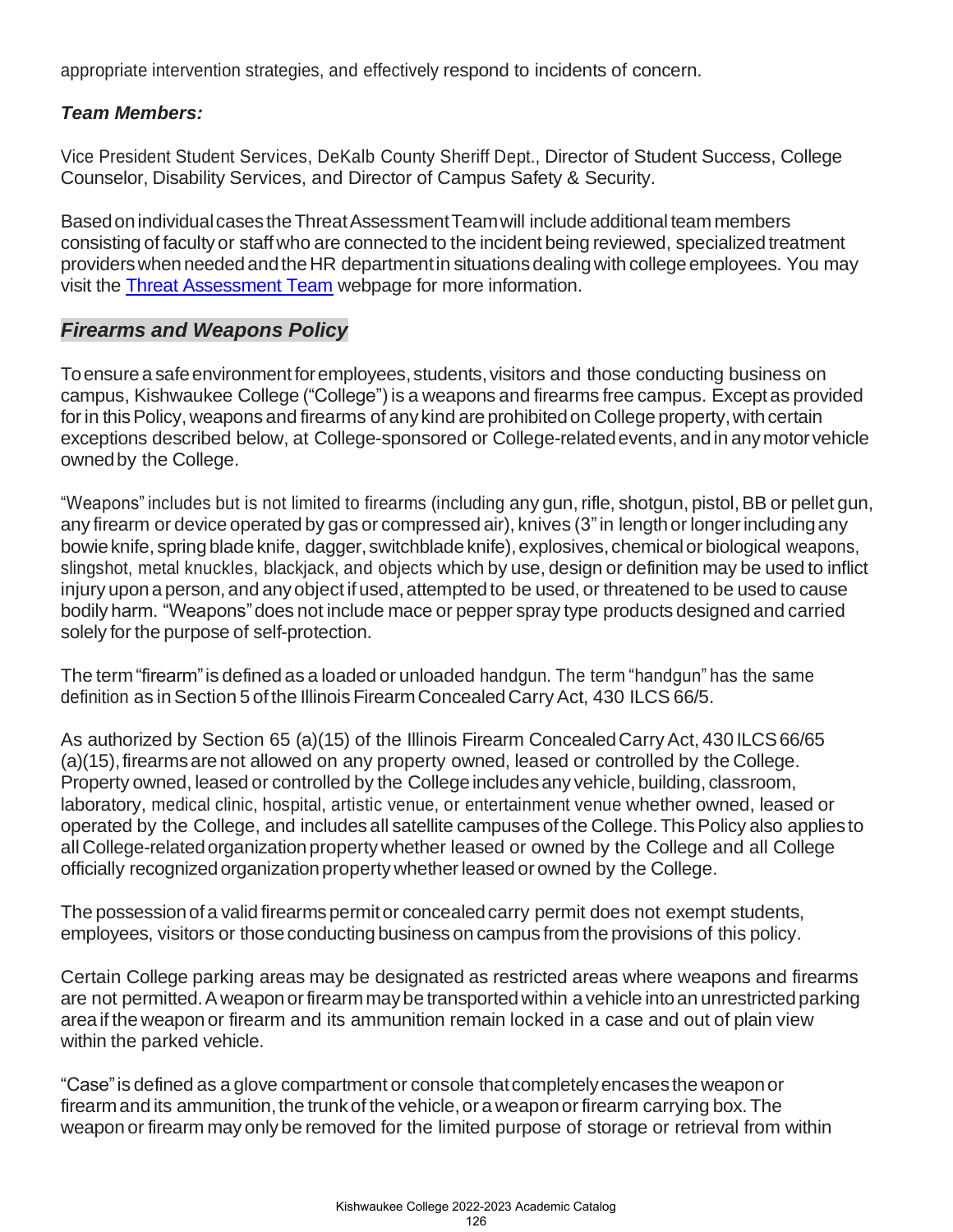the trunk of the vehicle. A weapon or firearm must first be unloaded before removal from the vehicle.

## *Exceptions:*

The provisions of this Policy do not apply to the possessions of firearms in College vehicles, College buildings, on College grounds, or at College-sponsored activities if the possessionof weapons or firearms is related to one of the following exceptions:

- 1. The weapon or firearm is carried by an on-duty law enforcementofficerrequiredto carry a weaponor firearm as a condition of his or her employment; the weapon or firearm is carried by an enforcement officer from an external agency conducting official business at the College; or any other exception deemed necessary as determined by the DeKalb County Sheriff's office located on the College campus.
- 2. The weapon or firearm is used in connection with a weapons safety course or weapons education course offered in the regular course of business or approved and authorized by the College.
- 3. The weapon or firearm is used in connection with sanctioned classes (e.g. criminal justice), athletics or recreational sports practices, games, matches, tournaments or events on campus when the activity requires the use of such weapons or firearms (e.g., starter pistols and archery).
- 4. Theuseof simulatedweaponsorfirearmsin connection with College related theatrical productions.

The exceptions to the prohibitions of concealed carry do not apply to off-duty lawenforcementofficers on Campus, including off-duty law enforcement officers attending classes as students.

Any individual visiting or conducting business on the propertyofthe Collegefoundto be carrying or have carried a weapon or firearm onto the property of the College knowingly, or under circumstances in which the person should have known that he or she was in possession of a weapon or firearm, may be banned from the College campus.

Any student found to be carrying or have carried a weapon or firearm onto the property of the College knowingly, or found to be carrying or have carried a weapon under circumstances in which the student should have known that he or she was in possession of a weapon or firearm, may be subject to discipline up to and including, but not limited to, expulsion from the College.

Any employee found to be carrying or have carried a weapon or firearm onto the property of the College knowingly, or be carrying or have carried a weapon or firearm under circumstances in which the employee should have known that he or she was in possession of a weapon or firearm, may be subject to discipline up to and including, but not limited to, immediate termination of employment, subject to such other employment rules or regulations in place.

Anyindividual found to be carrying or havecarrieda weapon or firearm onto the property of the College knowingly, or found to be carrying or have carried a weapon or firearm under circumstances in which the individual should have known that he or she was in possession of a weapon or firearm, may be subject to administrative action by the College and possible arrest and prosecution. Violations of this policy may resultin referrals to external law enforcement agencies.

The College's Campus Security Office, in consultation with the President's Office, shall determine placement of clearly and conspicuously posted signs at all building and restricted parking area entrances stating that concealed firearms are prohibited. Signs shall be in accordance with the design approved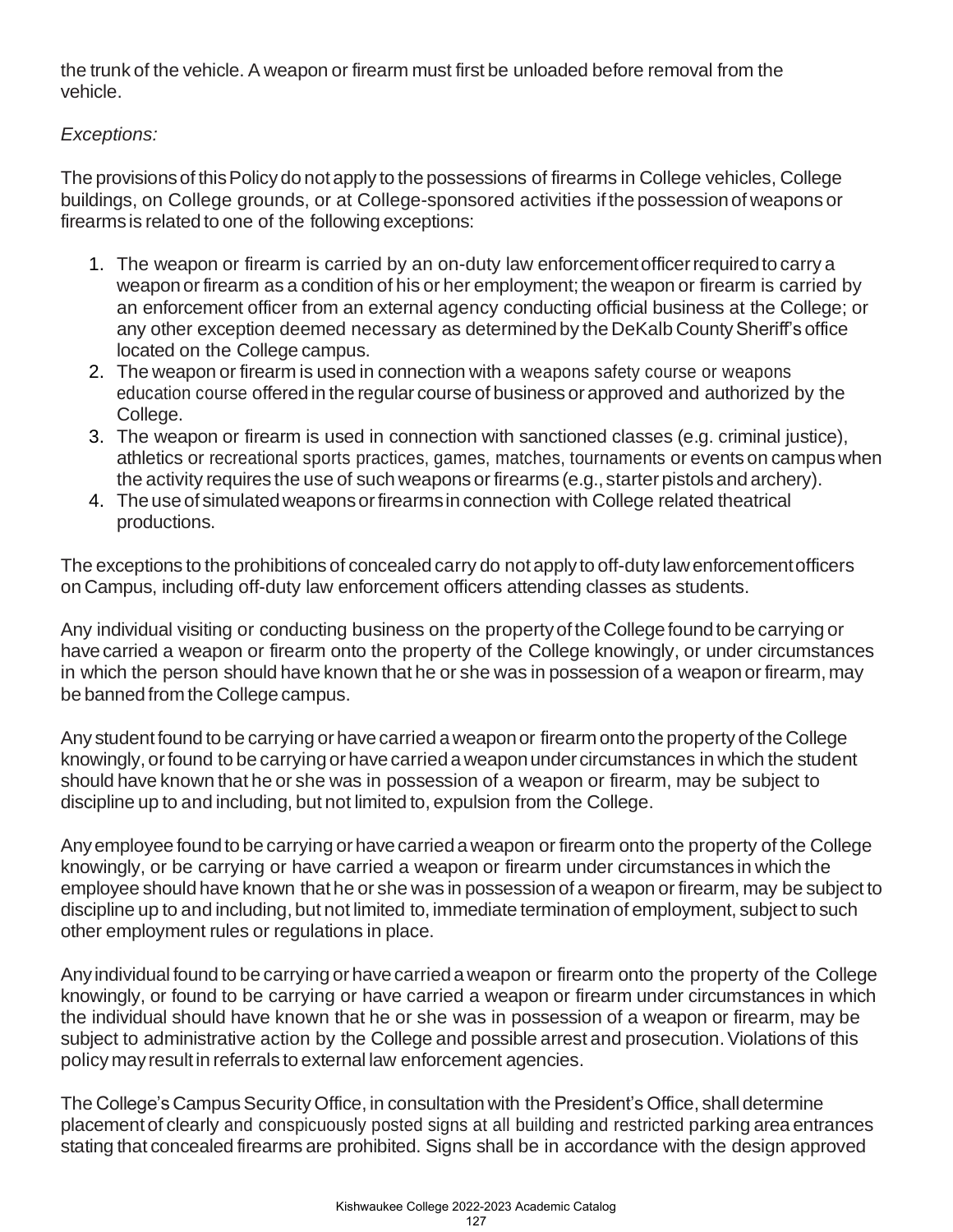by the Illinois Department of State Police and shall be posted in accordance with any other signage regulations as may be promulgated from time to time by the Illinois Department of State Police.

Pursuant to the Firearm Concealed Carry Act, the College President or designee is required to report to the Illinois Department of State Police when a student is determined to pose a clear and present danger to himself, herself, or to others, within 24 hours of the determination and in accordance with Section 6-103.3 of the Mental Health and Developmental Disabilities Code, 405 ILCS 5/6-103.3. "Clear andpresentdanger"hasthesamedefinitionasinSection105 of the Firearm Concealed Carry Act, 430 ILCS 66/105.

This policy is not intended to eradicate or abridge the effect of other existing policies regarding incidents of violence or weapons possession on College premises, at College- sponsored or Collegerelated functions or events, or during times when an individual is acting as a representative of the College.

## *Smoking Policy*

As of July 1, 2015, smoking and tobacco use of any kind is prohibited on all campus property at Kishwaukee College, both indoors and outdoors open spaces, and in college- owned vehicles. The advertising, sale, or free sampling of tobacco products is also prohibited on campus property. Littering the remains of tobacco products or any other related waste product on campus property is further prohibited.

This policy applies to any individual on campus property, including but not limited to students, faculty, staff, other employees, contractors, subcontractors, volunteers, visitors and membersof the public, and is applicable twenty-four (24) hours a day, seven (7) days a week. It excludes any instance in which an individual is traveling through or parked on campus in a vehicle that is not owned or leased by Kishwaukee College.

"Smoking" means (1) lighting or burning any type of matter or substance that contains tobacco, including but not limited to cigarettes, cigars, cigarillos, pipes, beedies, kreteks, water pipes, bongs, and hookahs; (2) lighting or burningof non-tobaccoplantsor marijuana;and (3) using electronic cigarettes.

"Tobacco Products" mean all forms of tobacco, including butnotlimitedtocigarettes,cigars,cigarillos, pipes,beedies, kreteks, water pipes, bongs and hookahs, electronic cigarettes, smokeless tobacco, snuff, chewing tobacco and any non-FDA approved nicotine delivery device or product.

"Campus Property" means any property owned, leased, occupied, operated or otherwise controlled by Kishwaukee College, including but not limited to academic and auxiliary buildings, classrooms, laboratories, elevators, stairwells, restrooms, roofs, meeting rooms, hallways, lobbies and other common areas, conference facilities, athletic complexes and facilities, exterior open spaces, shuttlebus stops, driveways, loading docks, sidewalks andwalkways.